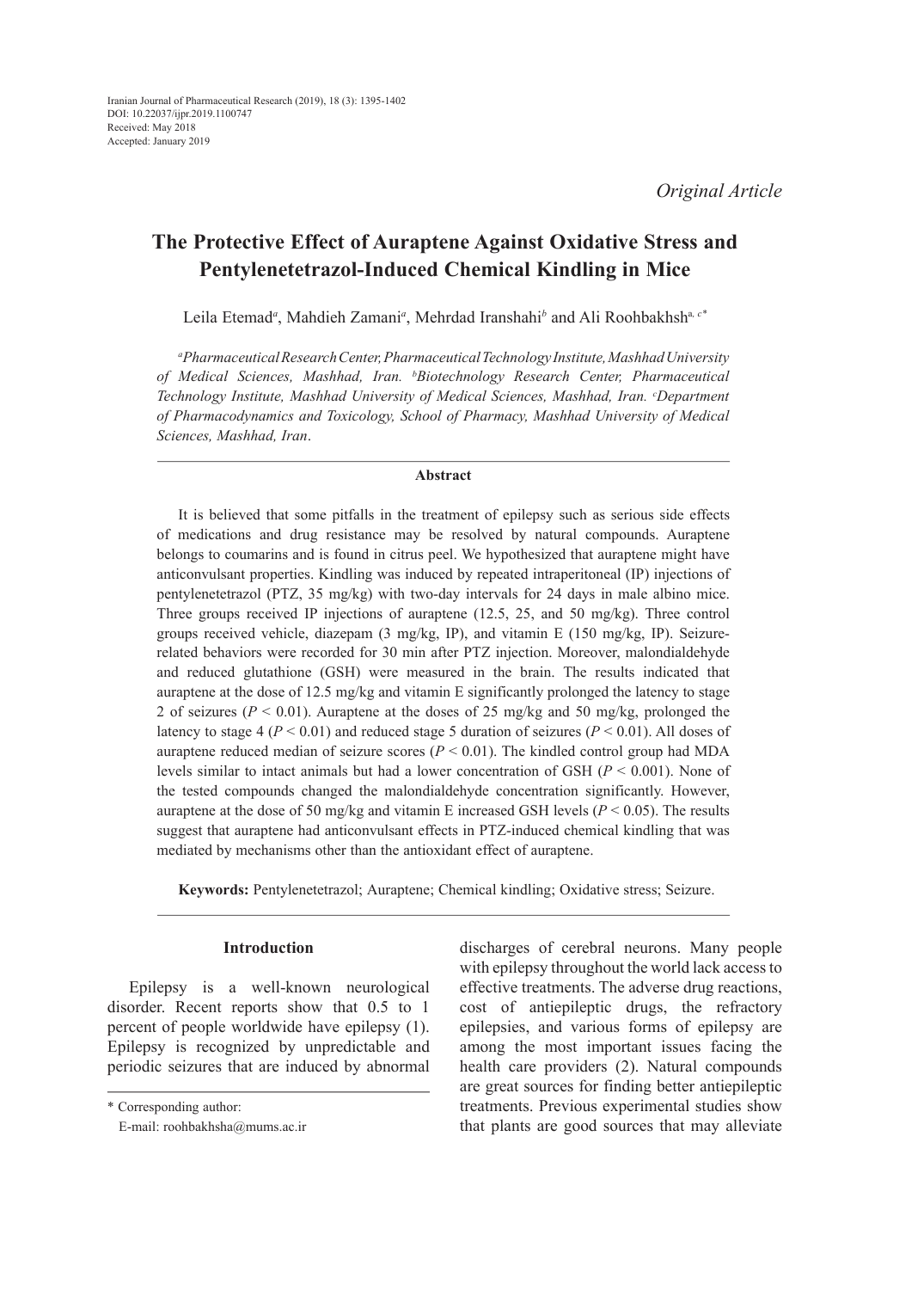seizure attacks and comorbid diseases in epileptic patients (3). Accordingly, flavonoids, coumarins, and terpenoids are the main phytochemicals with significant anticonvulsant effects in the preclinical studies (2). Auraptene (7-geranyloxycoumarin) is a well-known and the most abundant prenyloxycoumarin in nature. One of the main sources of auraptene is the plants of the Citrus genus such as grapefruit and orange. Auraptene has significant antioxidant and anti-inflammatory effects (4) and can reduce glutamate in the brain (5).

Animal models have been used extensively for evaluation of new anticonvulsant drugs. Chemical kindling is a model of epileptic seizures. This model is based on the repeated administration of an initially sub-convulsive dose of a chemical such as pentylenetetrazol (PTZ) (6). This protocol reduces seizure threshold and culminates in a generalized seizure. Drugs with anticonvulsant properties in this model have the potential to be used in the treatment of patients with complex partial epilepsy  $(7)$ .

Previous studies demonstrated that during seizure episodes, oxidant/antioxidant balance is perturbed. Numerous studies show that lower antioxidant activity is the main finding during PTZ-induced seizures (8, 9). For example, it was demonstrated that PTZ decreased glutathione peroxidase activity and vitamin E concentration. The study showed that administration of vitamin E not only strengthened the antioxidant capacity but also modulated electroencephalographic recordings following PTZ administration (10). Therefore, we hypothesized that auraptene might be effective in the treatment of epilepsy. Taken together, we aimed to assess the effect of auraptene on PTZ-induced chemical kindling.

### **Experimental**

### *Preparation of auraptene*

Auraptene (7-geranyloxycoumarin) was synthesized as described previously (11). In brief, 7-hydroxycoumarin, *trans*-geranyl bromide and DBU (1, 8-diazabicyclo [5.4.0] undec-7-ene) were reacted in acetone at room temperature. Auraptene was purified using column chromatography (petroleum ether/ethyl

acetate 9:1 v/v). The structure of auraptene was confirmed by <sup>1</sup>H- and <sup>13</sup>C-NMR. Auraptene purity was measured using HPLC as 95%. For injections, auraptene was dissolved in Tween 80, polyethylene glycol 400, and 0.9% saline in 5%, 35%, and 60% v/v order, respectively.

#### *Animals*

We used male albino mice weighing 26–35 g. the animals were housed in a room with a 12/12 h light/dark cycle (lights on 07:00 h) and controlled temperature (23  $\pm$  2 °C). The animals had free access to food and water. Each experimental group included ten animals. The animals were randomly divided into different experimental groups to ensure group homogeneity. The method of this study was approved by the Ethics Committee of Mashhad University of Medical Sciences (no. 910972).

*Induction of kindling and experimental design*

For induction of kindling, PTZ (Sigma, India, 35 mg/kg) was injected intraperitoneally (IP) every other day for 24 days (12). Vehicle (10 mL/kg), auraptene (12.5, 25, and 50 mg/ kg), vitamin E (Osve, Iran, 150 mg/kg), and diazepam (Chimidaroo, Iran, control drug, 3 mg/ kg) were administered intraperitoneally 30 min before PTZ injections. The doses of auraptene and diazepam were selected according to the previous studies (13, 14). Following PTZ injections, each mouse was kept in a Plexiglas box, and its behavior was recorded for 30 min to measure the incidence of convulsions. The intensity of the seizure response was scored on the following scale:  $0 =$  no response;  $1 =$ vibrissae twitching, mouth and facial jerks; 2 = myoclonic body jerks or head nodding; 3  $=$  forelimb clonus;  $4 =$  rearing, falling down, forelimb tonus, and hindlimb clonus; and  $5 =$ tonic extension of hindlimb, status epilepticus (6). The highest response was recorded for each animal for each day.

The following variables were also recorded: median of seizure stages, stage 2 (S2) and stage 4 (S4) latencies, and stage 5 (S5) duration (15). The means of S2 and S4 latencies and S5 durations for each injection day were calculated and were then averaged over 12 injection days.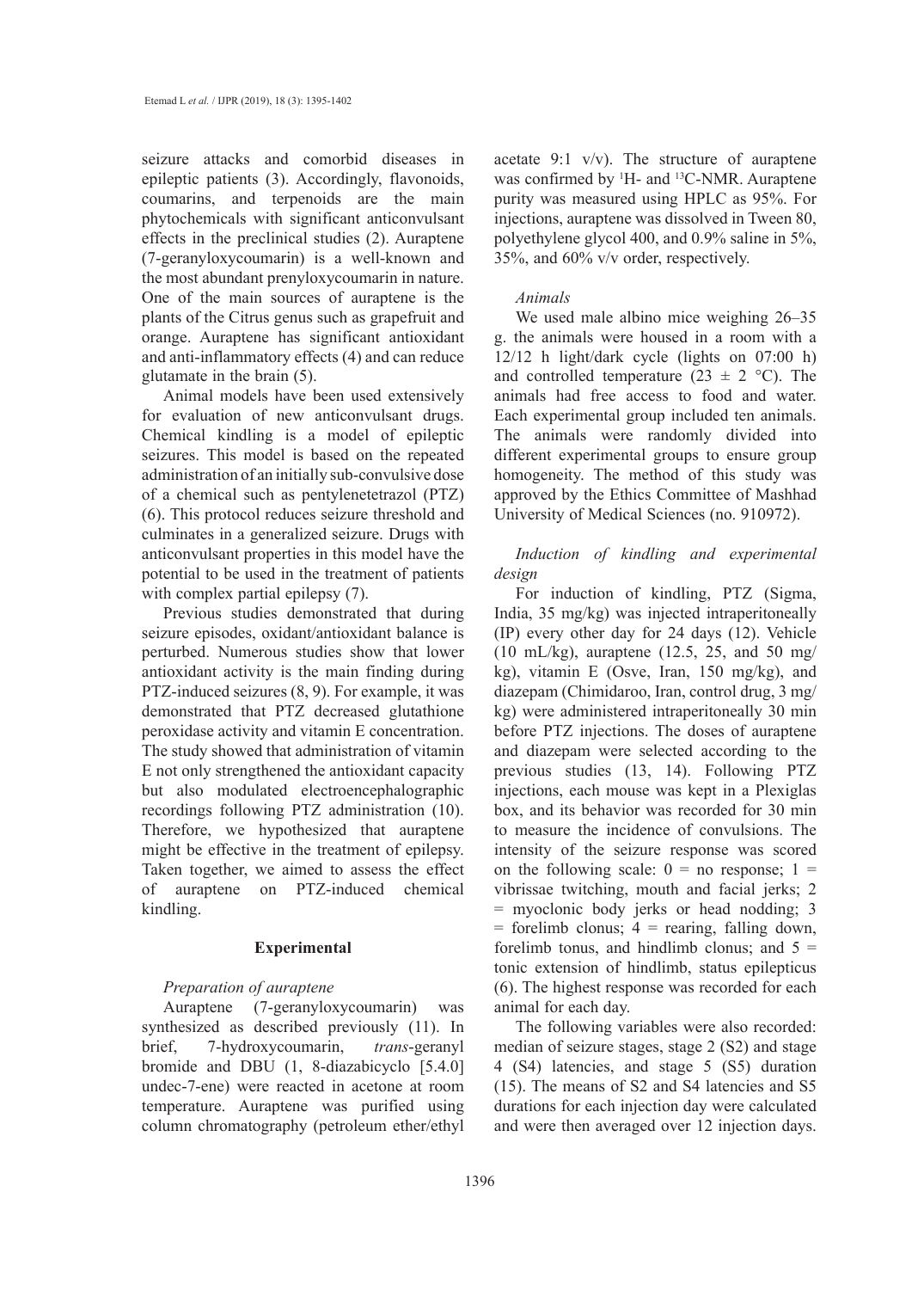Auraptene and seizure



**Figure 1.** The effect of intraperitoneal injection of auraptene **Figure 2.** The effect of intraperitoneal interaction of auraptene **Figure 2.** The effect of intraperitoneal interaction of a state of the state of the state (3 mg/kg) on stage 2 latency in pentylenetetrazol kindled rats. (3 mg/kg) on stage 4 latency in pentylenetetra Each bar represents mean  $\pm$  SEM. In each group n = 10. \*\*: *P<* Each bar represents mean  $\pm$ (12.5, 25, 50 mg/kg), vitamin E (150 mg/kg), and diazepam 0.01 compared with the vehicle group. PTZ: pentylenetetrazol.

## *Biochemical experiments Tissue sampling*

After the last experiment (on day 24) the animals were decapitated and also, their brains were removed, snap-frozen in liquid nitrogen and kept at −80 ºC for biochemical assays.

### *Lipid peroxidation assay*

Lipid peroxidation was measured by determination of malondialdehyde (MDA) concentration using UV spectrophotometry. MDA level was expressed as nmol/g tissue (16).

#### *Reduced glutathione assay*

Brain content of reduced glutathione (GSH) was measured using 2, 2′- dinitro-5, 5′-dithiodibenzoic acid (DTNB) as the reagent. The levels of GSH were measured by UV spectrophotometry at 412 nm and expressed as nmol/g protein (16).

## *Statistical analysis*

The data for seizure stages were expressed as median  $\pm$  quartiles. The seizure stages were analyzed using Kruskal–Wallis nonparametric one-way analysis of variance followed by twotailed Mann–Whitney U test. Other data were expressed as mean  $\pm$  SEM. The comparisons between groups were made by one-way analysis of variance (ANOVA) followed by Dunnett's test if necessary.  $P < 0.05$  was considered



Figure 2. The effect of intraperitoneal injection of auraptene  $(12.5, 25, 50 \text{ mg/kg})$ , vitamin E  $(150 \text{ mg/kg})$ , and diazepam Each bar represents mean  $\pm$  SEM. In each group n = 10. \*\*:  $P$  < 0.01 compared with the vehicle group. PTZ: pentylenetetrazol. (3 mg/kg) on stage 4 latency in pentylenetetrazol kindled rats.

significant.

#### **Results**

## *The effect of auraptene on PTZ-induced kindling*

The results indicated that repeated administration of PTZ for 24 days (vehicletreated) gradually decreased seizure threshold, which was manifested as increased seizure scores and decreased seizure score latencies. The animals that were pretreated with vitamin E and the low dose of auraptene (12.5 mg/kg) had higher S2L  $(P < 0.01$ , Figure 1).

However, neither higher doses of auraptene (25 and 50 mg/kg) nor diazepam could change S2L significantly. Auraptene at the doses of 25 and 50 mg/kg increased S4L  $(P < 0.01$ , Figure 2) and decreased S5D  $(P < 0.01$ , Figure 3). Similarly, diazepam increased S4L and decreased S5D  $(P < 0.01)$ . S4L and S5D were not different in animals that were pretreated with vitamin E in comparison with the control group.

Comparison of the median score of seizures between different groups showed that auraptene at the doses of 12.5, 25, and 50 mg/ kg and diazepam but not vitamin E reduced this parameter significantly  $(P < 0.01,$  Figure 4). This implies that auraptene induced significant antiepileptic effect in the PTZ-induced kindling model.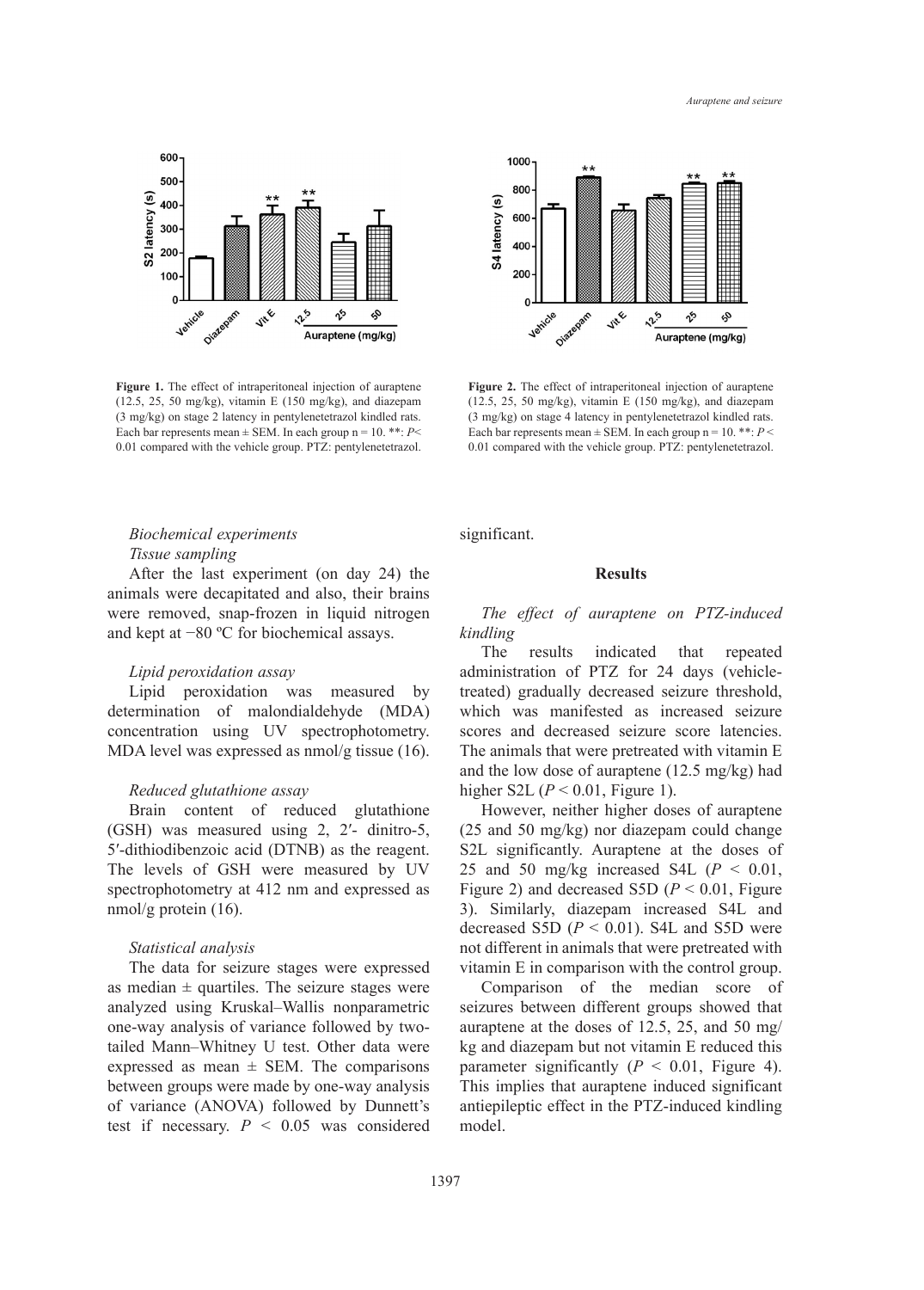

**Figure 3.** The effect of intraperitoneal injection of auraptene (12.5, 25, 30 mg/kg), vitamin E (150 mg/kg), vitamin E (150 mg/kg), and diazepam (3 mg/kg) on stage 5 duration in pentylenetetrazol kindled rats. (3 mg/kg) on the median of seizure stages in penty 0.01 compared with the vehicle group. PTZ: pentylenetetrazol. each group  $n = 10$ . \*\*:  $P < 0$ **Figure 3.** The effect of intraperitoneal injection of auraptene Each bar represents mean  $\pm$  SEM. In each group n\*\* .10 = :  $P$  <



**Figure 4.** The effect of intraperitoneal injection of auraptene (12.5, 25, 50 mg/kg), vitamin E (150 mg/kg), and diazepam (3 mg/kg) on the median of seizure stages in pentylenetetrazol kindled rats. Each bar represents the median ± quartiles. In each group  $n = 10$ . \*\*:  $P < 0.01$  compared with the vehicle group. PTZ: pentylenetetrazol.

## *The effect of auraptene on lipid peroxidation* repeated administration of PTZ attenu *Figure 4. Figure 4. Figure 4. EXECUTE: The effect of and reduced glutathione in the brain*

MDA content in the brain. The results show E enhanced re that repeated administration of PTZ did not brain  $(P < 0.05)$ . Lower doses of aurapteneurs change the MDA level significantly. Moreover, and 25 mg/kg neither auraptene nor vitamin E changed lipid parameter signi peroxidation index significantly. The effect of auraptene on reduced glutathione content is administration of Texaster graduations concent to  $\frac{1}{2}$  of  $\frac{1}{2}$  of  $\frac{1}{2}$  of  $\frac{1}{2}$  of  $\frac{1}{2}$  of  $\frac{1}{2}$  of  $\frac{1}{2}$  of  $\frac{1}{2}$  of  $\frac{1}{2}$  of  $\frac{1}{2}$  of  $\frac{1}{2}$  of  $\frac{1}{2}$  of  $\frac{1}{2}$  of  $\frac$ 

Figure 5 shows the effect of auraptene on of auraptene at the dose of 50 mg/kg and repeated administration of PTZ attenuated GSH content in the brain  $(P < 0.001)$ . Administration of auraptene at the dose of 50 mg/kg and vitamin E enhanced reduced glutathione content in the brain  $(P < 0.05)$ . Lower doses of auraptene  $(12.5$ and 25 mg/kg) and diazepam did not change this parameter significantly.



10 =. MDA: malondialdehyde, PTZ: pentylenetetrazol.

**Figure 5.** The effect of intraperitoneal injection of auraptene (3 mg/kg) on reduced  $(3 \text{ mg/kg})$  on MDA levels in the brain of pentylenetetrazol. mean  $\pm$  SEM. In  $(3 \text{ mg/kg})$ (12.5, 25, 50 mg/kg), vitamin E (150 mg/kg), and diazepam kindled rats. Each bar represents mean  $\pm$  SEM. In each group n



 $(12.5, 25, 50 \text{ mg/kg})$ , vitamin E  $(150 \text{ mg/kg})$ , and diazepam  $(3 \text{ mg/kg})$  on reduced glutathione  $(GSH)$  concentration in the brain of pentylenetetrazol kindled rats. Each bar represents mean  $\pm$  SEM. In each group n :\$\$\$ .10 =  $P < 0.001$  compared **Figure 6.** The effect of intraperitoneal injection of auraptene with the intact group.  $\cdot : P \leq 0.05$  compared with the vehicle group. PTZ: pentylenetetrazol.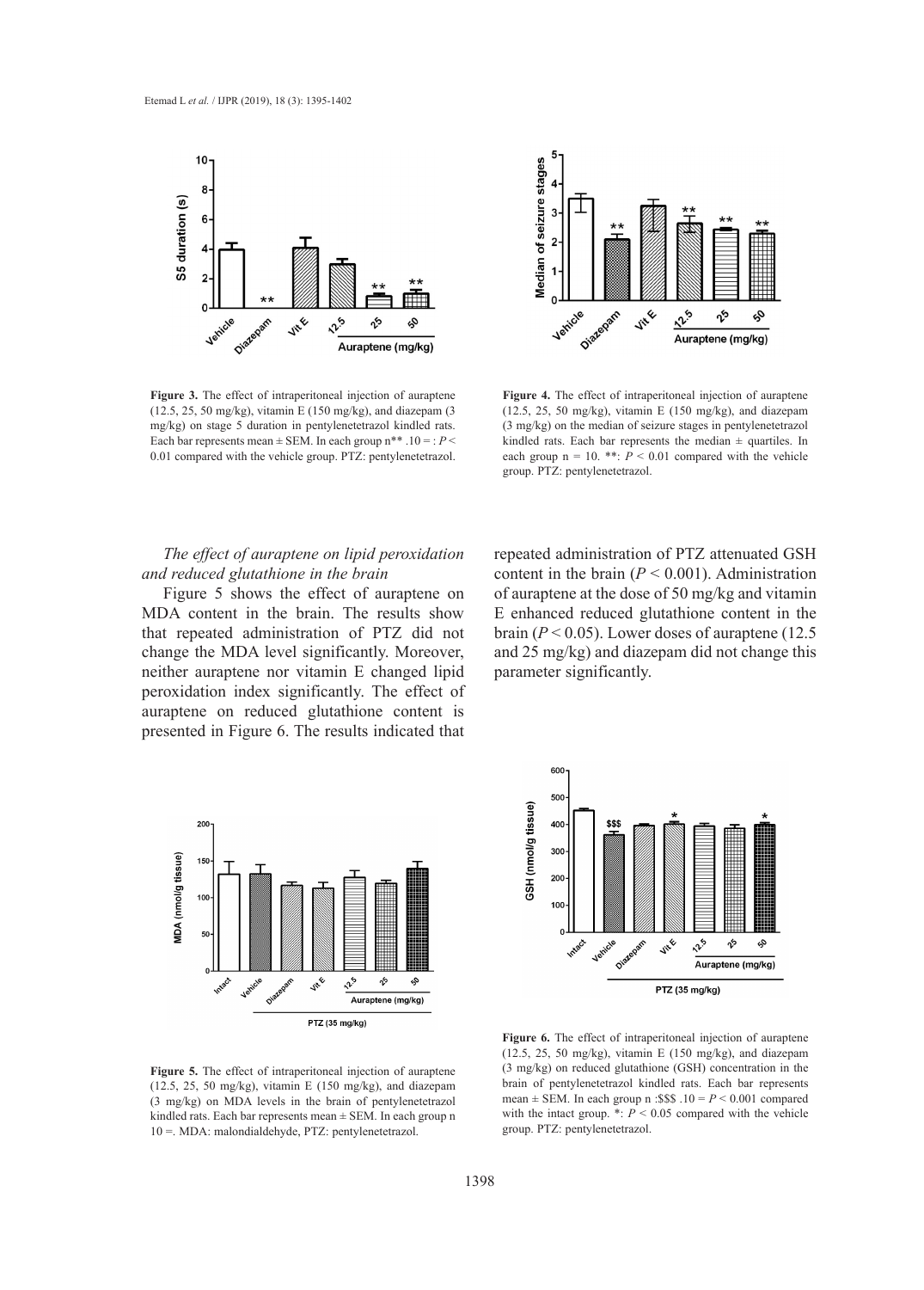#### **Discussion**

The main finding of the present study is that auraptene had anticonvulsant effect in PTZ kindled mice. It also increased reduced glutathione in the brain similar to vitamin E. However, vitamin E did not produce such anticonvulsant effects in PTZ kindled mice. Compelling evidence from previous studies has shown that some natural compounds have significant anticonvulsant effects (17-19). Coumarins are polyphenolic compounds that possess a diverse range of pharmacological effects. It was reported that administration of PTZ increased free fatty acids, glutathione disulfide, and hydroxyl radicals in various brain regions including the cerebral cortex (8, 20). Also, epileptic patients have been reported to have lower plasma vitamin C content and higher levels of lipid peroxidation in comparison with normal subjects (21). Auraptene, as an herbal compound, was able to decrease main antioxidant enzymes activities including the superoxide dismutase and glutathione peroxidase (9). Therefore, we hypothesized that oxidative stress might have a potential role in PTZ-induced chemical kindling and auraptene would be able to resolve these biochemical changes. The results showed that induction of kindling reduced GSH content in the brain but did not change the MDA level significantly. Similar to these results, Patsoukis *et al*. showed that a single injection of PTZ reduced GSH level in the cerebral cortex of mice but did not affect the MDA levels (8). The present finding is in accordance with previous studies showing that a perturbation in oxidant-antioxidant balance is accounted, at least in part, as a player in the pathogenesis of seizure. Although vitamin E enhanced GSH and decreased stage 2 of seizure attacks, it did not change the median of seizure scores and higher stages of the seizure. Therefore, vitamin E, as a good antioxidant molecule, did not induce a prominent anti-epileptic effect. In other words, vitamin E exhibited a weak anticonvulsant effect. In agreement, a recent study showed that N-acetylcysteine and sulforaphane, which act to increase glutathione, delayed the onset of epilepsy measured at 5 months without modifying the average seizure duration or the incidence of epilepsy in animals (22). Considering the effect of vitamin E and the significant effect of auraptene on GSH at the highest dose, with anticonvulsant effect at lower doses, it may be suggested that the anti-epileptic effect of auraptene was mediated by a mechanism(s) other than modulation of the oxidant-antioxidant system.

It means that longer treatment with antioxidants may induce a better anticonvulsant effect. All these findings show that a combination of antioxidants with current anticonvulsant drugs is an alternative way that would be beneficial for the treatment of epilepsy.

Previous studies have suggested that seizures originate from two primary brain regions: the forebrain and the brainstem. These studies suggest that seizures characterized by forelimb clonus originate from forebrain structures such as the deep prepiriform cortex or the area tempestas, whereas tonic-clonic seizures are thought to originate from brainstem structures that include the pontine reticular formation and the nucleus reticularis pontis oralis (23, 24). Therefore, it is a possibility that auraptene at the dose of 12.5 mg/kg had more inhibitory effect on the forebrain structures than higher doses and enhanced S2L more than other doses. Due to limited number of studies, the pharmacological effects of auraptene have not been evaluated in detail. Hence, it is hard to suggest the molecular mechanisms behind the anticonvulsant effect of auraptene. Similar to auraptene, there are other coumarin molecules such as esculetin (25) and imperatorin (26) with good anticonvulsant effects. Esculetin has been reported with significant anticonvulsant effect in electroshockinduced convulsions model without sedative and myorelaxant effects. Modulation of voltagegated and ligand-gated ion channels is a potential mechanism for the anticonvulsant effects of plant compounds. It has been reported that coumarins interact with various voltage-gated ion channels and the benzodiazepine site of the GABAA receptors (27, 28). In accordance, it was reported that the anticonvulsant effect of esculetin was mediated by GABAA receptors. The interaction of coumarin derivatives with GABAA receptors was evaluated by Singhuber *et al*. (29). They showed that these compounds enhance GABA-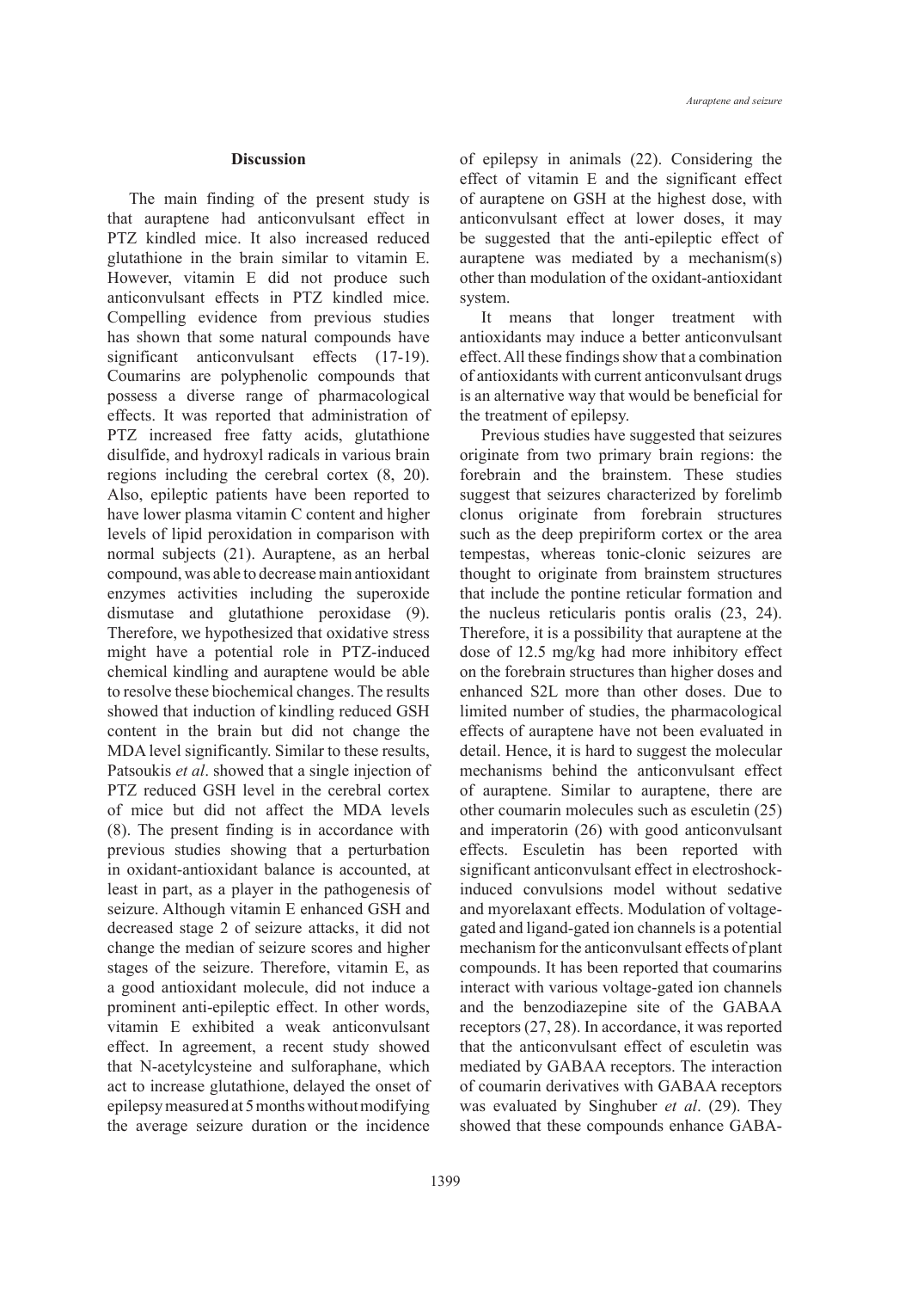induced chloride current however, at very high concentrations. Therefore, it is unlikely that this target is the only mechanism that mediates the anticonvulsant effects of coumarins. Auraptene can reduce glutamate concentration as an excitatory neurotransmitter in the CNS (5). This may be another mechanism that explains the anticonvulsant effect of auraptene in the present study. Auraptene has been reported as a ligand for PPARγ as well (30). This nuclear receptor has various physiological effects including modulation of metabolism (31) and inflammation (32). Recent studies show that it is involved in the control of seizure episodes as well. For example, it was demonstrated that single intraperitoneal administration of pioglitazone, as a PPARγ agonist, reduced the proconvulsant effect of PTZ (33, 34). The researchers suggested that PPARγ, through attenuation of proinflammatory cytokines and elevation of nitric oxide synthesis, induced anticonvulsant effects. Therefore, it is a possibility that auraptene induced its anticonvulsant effect through activation of PPARγ. There are reports showing that inflammation has a crucial role in the pathophysiology of epilepsy (35). In agreement, it was demonstrated that the expression of cyclooxygenase-2 (COX-2) was elevated in the pyramidal cells of the hippocampus following kindling. Moreover, following kindling, prostaglandin E2 concentration did not increase in COX-2 knock-out mice despite a significant increase in the wild-type (36). This implies the importance of COX-2 expression during epileptogenesis. Interestingly, there are reports showing that auraptene can change COX-2 expression. For example, auraptene inhibited COX-2 expression in the astrocytes and attenuated microglia activation in the hippocampus (37). Similarly, Okuyama and colleagues showed that auraptene reduced COX-2, interleukin 1β, and TNF-α expressions in the ischemic brain of mice (4). Therefore, another explanation for the anticonvulsant effect of auraptene is decreased expression of COX-2 and other pro-inflammatory chemokines and cytokines. It is worth to mention that IL-1 $\beta$  has a prominent place in the initiation and progression of PTZ-induced epileptogenesis (38, 39).

Compounds with additional neuroprotective,

cognition-enhancing, and antiinflammatory activities may be useful in the treatment of epilepsy. In accordance, Epifano *et al*. demonstrated that auraptene produced a significant neuroprotective effect against N-methyl-D-aspartate (NMDA)-induced toxicity in mixed cortical cultures (40). Auraptene has been reported with significant inhibitory action on MAO-B as a neuroprotective mechanism (41). Moreover, auraptene improved reduced ischemia and enhanced memory in a rat model of vascular dementia (14). On the other hand, one of the major pitfalls in the treatment of epilepsy is the interaction of the current antiepileptic drugs with hepatic drug-metabolizing enzymes and therefore with many other drugs. Interestingly, auraptene has been reported as a compound with the lowest interaction with these enzymes (42). Therefore, the neuroprotective properties of auraptene and minimum interaction with hepatic drug-metabolizing enzymes may add benefits to the anticonvulsant effects of this almost safe (43) natural compound.

In conclusion, auraptene induced significant anticonvulsant effect and increased reduced glutathione. Considering the weak anticonvulsant effect of vitamin E, it was suggested that mechanisms other than the antioxidant effect of auraptene participated in its anticonvulsant effects.

#### **Acknowledgment**

This study was supported by a grant (no. 910972) from the Research Council of Mashhad University of Medical Sciences.

#### **References**

- Behr C, Goltzene MA, Kosmalski G, Hirsch E and (1) Ryvlin P. Epidemiology of epilepsy. *Rev. Neurol. (Paris)*. (2016) 172: 27-36.
- (2) Sucher NJ and Carles MC. A pharmacological basis of herbal medicines for epilepsy. *Epilepsy Behav*. (2015) 52: 308-18.
- (3) Sahranavard S, Ghafari S and Mosaddegh M. Medicinal plants used in Iranian traditional medicine to treat epilepsy. *Seizure* (2014) 23: 328-32.
- Okuyama S, Morita M, Kaji M, Amakura Y, Yoshimura (4)M, Shimamoto K, Ookido Y, Nakajima M and Furukawa Y. Auraptene Acts as an Anti-Inflammatory Agent in the Mouse Brain. *Molecules* (2015) 20: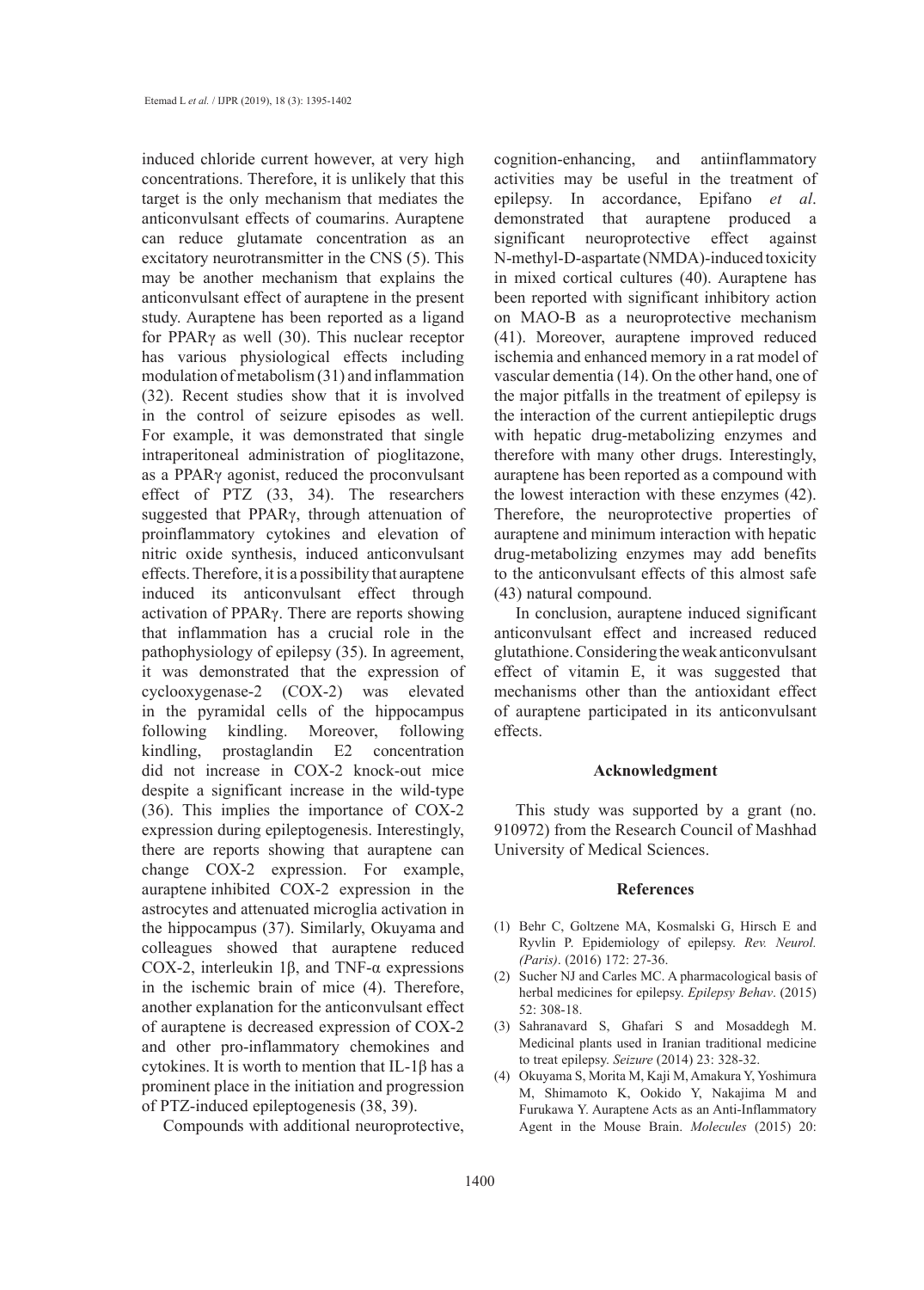20230-9.

- (5) Chen HF, Luo LP, Yuan JB, Luo XQ, Li ZH, Yang B and Yang WL. Protective effect of auraptene on cerebral ischemia-induced vascular dementia in rats. *Chinese J. New Drugs* (2012) 21: 1210-3.
- (6) Kordi Jaz E, Moghimi A, Fereidoni M, Asadi S, Shamsizadeh A and Roohbakhsh A. SB-334867, an orexin receptor 1 antagonist, decreased seizure and anxiety in pentylenetetrazol-kindled rats. *Fundam. Clin. Pharmacol*. (2017) 31: 201-7.
- (7) Kupferberg H. Animal models used in the screening of antiepileptic drugs. *Epilepsia* (2001) 42 Suppl 4: 7-12.
- Patsoukis N, Zervoudakis G, Georgiou CD, Angelatou (8) F, Matsokis NA and Panagopoulos NT. Effect of pentylenetetrazol-induced epileptic seizure on thiol redox state in the mouse cerebral cortex. *Epilepsy Res*. (2004) 62: 65-74.
- Erakovic V, Zupan G, Varljen J and Simonic A. (9) Pentylenetetrazol-induced seizures and kindling: changes in free fatty acids, superoxide dismutase, and glutathione peroxidase activity. *Neurochem. Int*. (2003) 42: 173-8.
- (10) Naziroglu M, Kutluhan S, Uguz AC, Celik O, Bal R and Butterworth PJ. Topiramate and vitamin E modulate the electroencephalographic records, brain microsomal and blood antioxidant redox system in pentylentetrazol-induced seizure of rats. *J. Membr. Biol*. (2009) 229: 131-40.
- (11) Razavi BM, Arasteh E, Imenshahidi M and Iranshahi M. Antihypertensive effect of auraptene, a monoterpene coumarin from the genus Citrus, upon chronic administration. *Iran. J. Basic Med. Sci*. (2015) 18: 153-8.
- (12) Shirazi M, Izadi M, Amin M, Rezvani ME, Roohbakhsh A and Shamsizadeh A. Involvement of central TRPV1 receptors in pentylenetetrazole and amygdala-induced kindling in male rats. *Neurol. Sci*. (2014) 35: 1235-41.
- (13) Shamsizadeh A, Fatehi F, Arab Baniasad F, Ayoobi F, Rezvani ME and Roohbakhsh A. The effect of *Zataria multiflora* Boiss hydroalcoholic extract and fractions in pentylenetetrazole-induced kindling in mice. *Avicenna J. Phytomed*. (2016) 6: 597-603.
- Ghanbarabadi M, Iranshahi M, Amoueian S, (14) Mehri S, Motamedshariaty VS and Mohajeri SA. Neuroprotective and memory enhancing effects of auraptene in a rat model of vascular dementia: Experimental study and histopathological evaluation. *Neurosci. Lett*. (2016) 623: 13-21.
- (15) Rezvani ME, Roohbakhsh A, Mosaddegh MH, Esmailidehaj M, Khaloobagheri F and Esmaeili H. Anticonvulsant and depressant effects of aqueous extracts of Carum copticum seeds in male rats. *Epilepsy Behav*. (2011) 22: 220-5.
- (16) Kamyar M, Razavi BM, Hasani FV, Mehri S, Foroutanfar A and Hosseinzadeh H. Crocin prevents haloperidol-induced orofacial dyskinesia: possible an antioxidant mechanism. *Iran J. Basic Med. Sci*. (2016) 19: 1070-9.
- Nassiri-Asl M, Shariati-Rad S and Zamansoltani F. (17)

Anticonvulsive effects of intracerebroventricular administration of rutin in rats. *Prog. Neuropsychopharmacol. Biol. Psychiatry* (2008) 32: 989-93.

- (18) Hosseinzadeh H and Sadeghnia HR. Protective effect of safranal on pentylenetetrazol-induced seizures in the rat: involvement of GABAergic and opioids systems. *Phytomedicine* (2007) 14: 256-62.
- (19) Bhardwaj M and Kumar A. Neuroprotective effect of lycopene against PTZ-induced kindling seizures in mice: possible behavioural, biochemical and mitochondrial dysfunction. *Phytother. Res*. (2016) 30: 306-13.
- $(20)$  Rauca C, Zerbe R and Jantze H. Formation of free hydroxyl radicals after pentylenetetrazol-induced seizure and kindling. *Brain Res*. (1999) 847: 347-51.
- (21) Sudha K, Rao AV and Rao A. Oxidative stress and antioxidants in epilepsy. *Clin. Chim. Acta* (2001) 303: 19-24.
- (22) Pauletti A, Terrone G, Shekh-Ahmad T, Salamone A, Ravizza T, Rizzi M, Pastore A, Pascente R, Liang LP, Villa BR, Balosso S, Abramov AY, van Vliet EA, Del Giudice E, Aronica E, Antoine DJ, Patel M, Walker MC and Vezzani A. Targeting oxidative stress improves disease outcomes in a rat model of acquired epilepsy. *Brain* (2017) 140: 1885-99.
- (23) Piredda S and Gale K. A crucial epileptogenic site in the deep prepiriform cortex. *Nature* (1985) 317: 623-5.
- (24) Browning RA and Nelson DK. Modification of electroshock and pentylenetetrazol seizure patterns in rats after precollicular transections. *Exp. Neurol*. (1986) 93: 546-56.
- Woo TS, Yoon SY, dela Peña IC, Choi JY, Lee HL, (25) Choi YJ, Lee YS, Ryu JH, Choi JS and Cheong JH. Anticonvulsant effect of artemisia capillaris herba in mice. *Biomol. Ther*. (2011) 19: 342-7.
- (26) Luszczki JJ, Glowniak K and Czuczwar SJ. Timecourse and dose-response relationships of imperatorin in the mouse maximal electroshock seizure threshold model. *Neurosci. Res*. (2007) 59: 18-22.
- (27) Wu KC, Chen YH, Cheng KS, Kuo YH, Yang CT, Wong KL, Tu YK, Chan P and Leung YM. Suppression of voltage-gated Na(+) channels and neuronal excitability by imperatorin. *Eur. J. Pharmacol*. (2013) 721: 49-55.
- (28) Skalicka-Wozniak K, Orhan IE, Cordell GA, Nabavi SM and Budzynska B. Implication of coumarins towards central nervous system disorders. *Pharmacol. Res*. (2016) 103: 188-203.
- (29) Singhuber J, Baburin I, Ecker GF, Kopp B and Hering S. Insights into structure-activity relationship of GABAA receptor modulating coumarins and furanocoumarins. *Eur. J. Pharmacol*. (2011) 668: 57-64.
- (30) Kuroyanagi K, Kang MS, Goto T, Hirai S, Ohyama K, Kusudo T, Yu R, Yano M, Sasaki T, Takahashi N and Kawada T. Citrus auraptene acts as an agonist for PPARs and enhances adiponectin production and MCP-1 reduction in 3T3-L1 adipocytes. *Biochem. Biophys. Res. Commun*. (2008) 366: 219-25.
- (31) Marciano DP, Chang MR, Corzo CA, Goswami D,